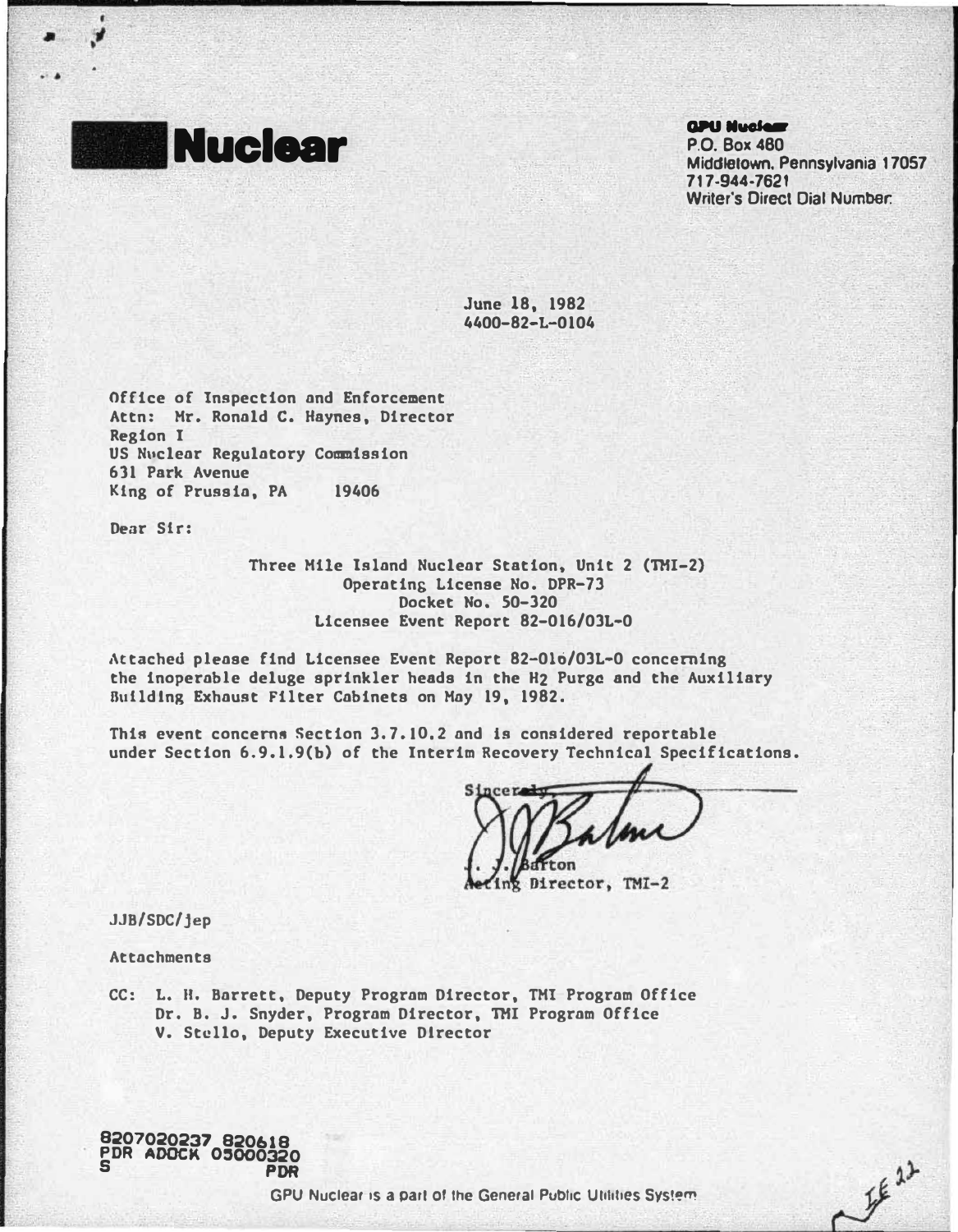**NRCy ORM THE U.S. NUCLEAR REGULATORY COMMISSION**  $(7.77)$ Attachment 1<br>4400-82-L-0104 **LICENSEE EVENT REPORT** (PLEASE PRINT OR TYPE ALL REQUIRED INFORMATION) CONTROL BLOCK:  $T$  $M$  $1$ <sup>2</sup>  $\sqrt{2}$  $|0|$  $0|0|0|0|0| - |0|$  $1(4)$  $0(3)$  $|0|1$ 4 **LIFEMSEE CODE LICENSE NUMBER** CON'T **REPORT**  $10 10 10 13 12 10 01 5 1 1 1 9 8 1 2 0 0 6 1 1 8 1$  $0<sup>1</sup>$  $\overline{10}$ SOURCE *ROCHET MUMBER* **EVENT OESCRIFTION AND PROBABLE CONSEQUENCES (10)** [At 1100 hours on May 19, 1982, while performing Surveillance Procedure 4333-3Y1  $\sqrt{0}$ (Fire System Deluge/Sprinkler System Flow Test), it was determined that the three (3)  $013$ IH<sub>2</sub> Purge and 18 of 90 Auxiliary Building Exhaust Filter Cabinet Deluge Sprinkler  $\sqrt{214}$ This condition placed the Unit in the action statement of theads were inoperable.  $\sqrt{15}$ [Tech Spec 3.7.10.2 and is considered reportable under Tech Spec 6.9.1.9(b). This  $\sqrt{0}$ event had no effect on the plant, its operation, or the health and safety of the  $\boxed{0}$ public.  $\sqrt{8}$ **SYSTEM** CAUSE CAUSE COMP. VALVE<br>SUBCOOE **COMPONENT COOE** COOE CODE **SURCODE**  $E(15)$  $09$  $B(13)$  $(16)$  $E[X|X]$  $(14)$  $|7\rangle$ I B  $\mathbb{P}$ A **REVISION** OCCURRENCE REPORT **SEQUENTIAL** LER RO EVENT VEAR **REPORT NO.** COOL TYPE NO. 67  $8$ REPORT  $\overline{2}$  $0|1|6$  $0<sup>1</sup>$ 0 NUMBER  $\overline{12}$ **FUTURI SHUTOOW SUBMITTED HERDA COMPONENT RIME COMP.**<br>RUBBLIED  $\Omega$ **HOURS MANUFACTURER** უ  $\mathbf{r}$  $2(2)$  $|0|0|$ | N  $|9|9$  $\sqrt{24}$  $9(25)$ [18]  $(20)$  $(23)$ ∣∧  $\mathbf{J}(\mathbf{r})$  $\mathbf{x}$ **CAUSE DESCRIPTION AND CORRECTIVE ACTIONS (27)**  $\boxed{1 \mid 0}$ [The inoperability was caused by reduced flowrate capacity resulting from 1) installation [of a blind flange in the supply line for the H<sub>2</sub> Purge Exhaust Filter Cabinet, and 2)  $\Box$ the collection of very fine sediment or debris clogging the nozzles of the Auviliary  $\Box$ | Building Exhaust Filter Cabinet deluge heads. The heads were returned to operable  $\Box$ status on May 28, 1982, after cleaning, and removal of the blind flange.  $\overline{111}$ OTHER STATUS (30) **FACILITY** METHOO OF **N. AOMER OISCOVERY OESCRIPTION (32)**  $\lceil 5 \rceil$  $\begin{bmatrix} X \\ 0 \end{bmatrix}$  $\begin{bmatrix} 0 & 0 & 0 \\ 0 & 0 & 0 \end{bmatrix}$  Recovery mode B (31) Observed during surveillance ACTIVITY CONTENT **BO** AMOUNT OF ACTIVITY (35) LOCATION OF RELEASE (25) RELEASED OF RELEASE  $|z|$ 6  $(33)$  $N/A$  $N/A$  $\overline{\mathbf{u}}$  $\overline{\mathbf{m}}$ PERSONNEL EXPOSURES DESCRIPTION (39) NUMBER TYPE  $(32)$   $|Z|$   $(38)$  $\mathbf 0$  $1010$  $N/A$ PERSONNEL INJURIES DESCRIPTION<sup>(4)</sup> NUVEER  $0 0 0 (40)$ | H  $N/A$  $<sub>1</sub>$ </sub>  $12$  $\overline{\mathbf{a}}$ S<br>LOSS OF OR OAMAGE TO FACILITY (43 **DESCRIPTION**  $N/A$  $(42)$  $\overline{10}$ 8207020245 820618 **820702024705000320**<br>PDR ADOCK 05000320 PUBLICITY NRC USE ONLY DESCRIPTION (45)  $\circ$ 69 PHONE (717) 948-8461 Steven D. Chaplin **NAME OF PREPARER**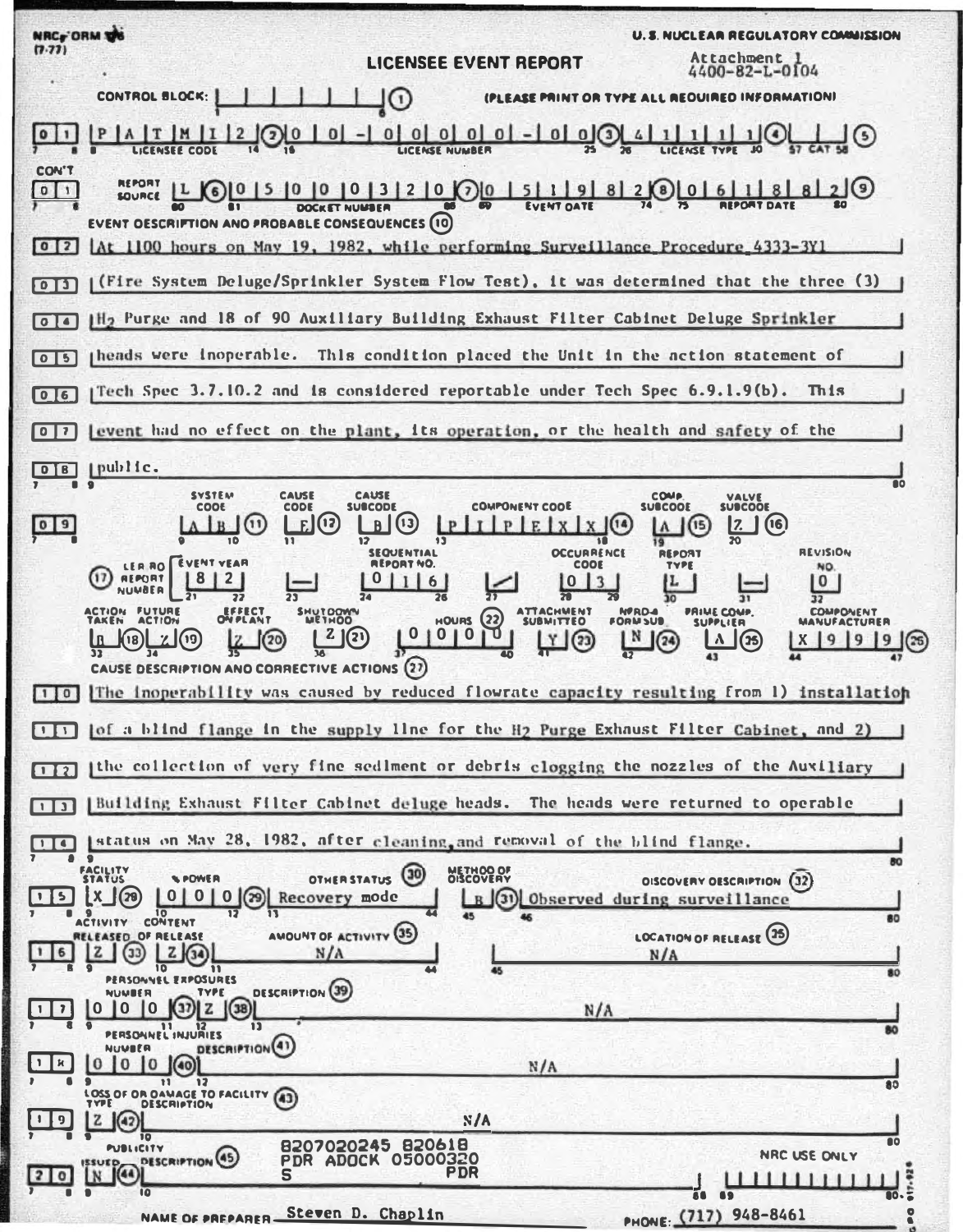Attachment 2 4400-82-L-Ql04

## LICENSEE EVENT REPORT NARRATIVE REPORT THI-II LER 82-016/03L-O EVENT DATE - Hay 19, 1982

#### I. FXPLANATION OF OCCURRENCE

 $\overline{\phantom{a}}$ 

At 1100 hours on Hay 19, 1982, while performing surveillance procedure 4333-3Y1 (Fire System Deluge/Sprinkler System Flow Test), it was determined that the three (3) H<sub>2</sub> Purge Exhaust Filter Cabinet (AH-F-34) deluge sprinkler heads and eighteen (18) of the ninety (90) deluge sprinkler heads in the Auxiliary Building Exhaust Filter Cabinet (AH-F-lOB) were inoperable.

This condition placed the unit in the action statement of Technical Specification 3.7.10.2 and is considered reportable under Technical Specification 6.9.1.9(b).

# 11. CAUSE OF TilE OCCURRENCE

The deluge heads were declared inoperable as a result of reduced or no flow conditions observed during compressed gas flow testing. Investigation has shown that the loss of flow in the H2 Purge Exhaust Filter Cabinet was the result of installation of a blank flange in the supply line, upstream of the deluge heads. It has not been determined when the blank flange was installed. However, it should be noted that the deluge system is installed for the protection of the charcoal adsorber bank in the H2 Purge Exhaust Filter Cabinet. The charcoal adsorbers were removed from the Filter Cabinet in September. 1980. Therefore, the inoperability of the three (3) deluge heads has been of no safety significance since that time.

Investigation has shown the loss of or low flow conditions ln the 18 Auxiliary Bullding Exhaust Filter Cabinet deluge heads was the result of very fine sediment and/or debris blocking the nozzles.

#### lll. CIRCUMSTANCES SURROUNDING TilE OCCURRENCE

At the time of the occurrence, the Unit 2 facility was in a long-term cold shutdown state. The reactor decay heat was being removed via loss to ambient. Throughout the event there was no effect on the Reactor Coolant System or the core.

### IV. CORRECTIVE ACTIONS TAKEN OR TO BE TAKEN

The deluge sprinklers were checked and cleaned as necessary. In addition, the blind flange in the supply line to AII-F-34 was removed. At 0935 hours on Hay 28, 1982, the deluge sprinkler heads in both AH-F-34 and �l-F-lOB were declared operable.